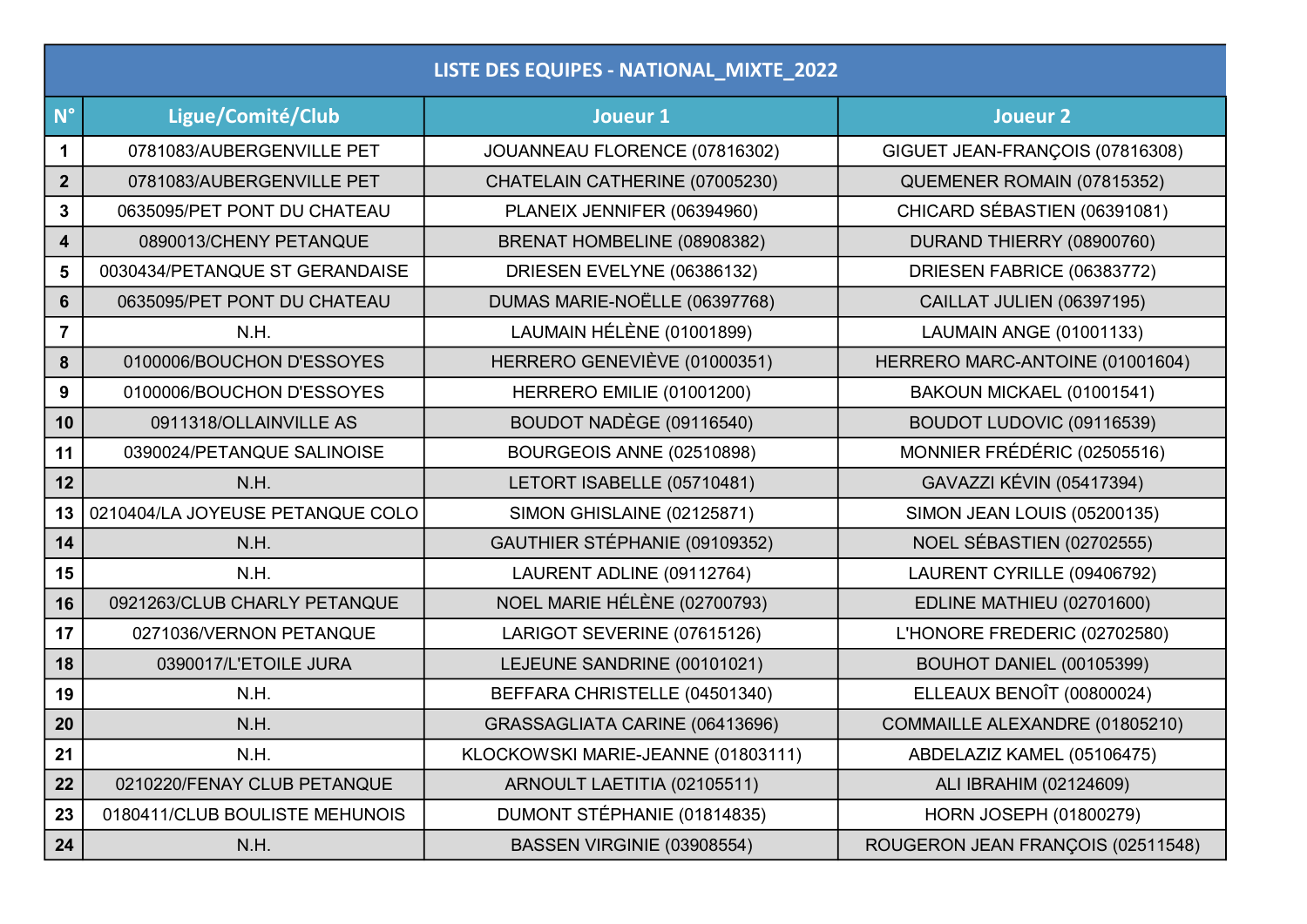| 25 | N.H.                                       | NICEY ELSA (02123109)             | GARNIER CHRISTOPHE (02119871)   |
|----|--------------------------------------------|-----------------------------------|---------------------------------|
| 26 | N.H.                                       | FLOOM VIRGINIE (02111609)         | FLOOM JEAN LOUIS (02102216)     |
| 27 | <b>D207/PETANQUE DE PLOMBIERES LES DI.</b> | GUICHARD AUDREY (02126371)        | ROUSSIN DAMIEN (02126367)       |
| 28 | N.H.                                       | CROISSANT FABIENNE (03900363)     | STENGEL JEAN-LOUIS (03900303)   |
| 29 | 0911144/PALAISEAU USP                      | PAYET FABIENNE (09110023)         | ANQUETIL MICKAËL (07816382)     |
| 30 | N.H.                                       | POTEAU LESIX NATHALIE (06211610)  | LARUELLE ANTHONY (05936475)     |
| 31 | 0890005/STADE AUXERROIS                    | DAUTHEREAU NELLY (08905841)       | DAUTHEREAU JOËL (08905842)      |
| 32 | 0250312/LA BOULE VERCELLOISE               | YACOUB BENI-BENI (97103734)       | YACOUB OUNAISSI (97103540)      |
| 33 | 0210521/LA BOULE DE PONTAILLER             | GEVA VÉRONIQUE (02126354)         | <b>GEVA PATRICK (02126353)</b>  |
| 34 | 0545013/PAM PC                             | GRONDIN SANDRINE (05705989)       | MESSAOUDI ABDELAZIZ (05723784)  |
| 35 | N.H.                                       | <b>COLINOT LYSA (02122510)</b>    | LORIN SÉBASTIEN (06920750)      |
| 36 | 0100006/BOUCHON D'ESSOYES                  | BIANCO STEPHANIE (01003150)       | <b>BIANCO ERIC (01003151)</b>   |
| 37 | 0210307/NOLAY 2000                         | <b>PETIT MARINE (02126733)</b>    | PETIT JEAN-PIERRE (02126892)    |
| 38 | 0890049/AB VAUX                            | THEVENEAU CÉLINE (08905871)       | MATHIEU THIBAULT (09409731)     |
| 39 | 0880490/BOULE MICHELLOISE                  | BALTZ SANDRINE (08807716)         | <b>GOURY MICKAEL (08801329)</b> |
| 40 | 0880490/BOULE MICHELLOISE                  | MATHIEU AURORE (08804195)         | <b>BALTZ THIERRY (08807841)</b> |
| 41 | 0341214/BDJ ST ANDRE DE SANGONIS           | CARO VALÉRIE (03413466)           | CARO LOUIDGI (03413471)         |
| 42 | N.H.                                       | LEGRAND MELANIE (01003047)        | GERMONT MICHAEL (07722155)      |
| 43 | 0210520/LA BOULE MIREBELLOISE              | POIFOL CORALIE (02121550)         | DEGRACE GILLES (02108506)       |
| 44 | N.H.                                       | <b>CIVIOC MARLÈNE (02122769)</b>  | MIMANT MICHEL (02125740)        |
| 45 | 0770087/BROU SUR CHANTEREINE               | PAPON ADELINE (07718742)          | OLIVIN ROMAIN (07717244)        |
| 46 | 0890011/PETANQUE CLUB CHAMPIGNY            | <b>MANCHE GINGER (08910284)</b>   | FERRAGU CHRISTOPHE (08909949)   |
| 47 | 0210301/PETANQUE LA VIOLETTE               | COLLIN MARIE-CHRISTINE (02126974) | <b>MASSON ALAIN (02126963)</b>  |
| 48 | N.H.                                       | <b>BADER OLIVIA (05725070)</b>    | KLEBER ROMAIN (05416796)        |
| 49 | N.H.                                       | CHATELOT JUSTINE (05106950)       | <b>GILLET STEVE (05411787)</b>  |
| 50 | N.H.                                       | BIARDOUX CAROLINE (07817599)      | DUBREUIL SYLVAIN (09400331)     |
| 51 | N.H.                                       | GOURIER MARIE PAULE (02112343)    | MONNOT JEAN (02102931)          |